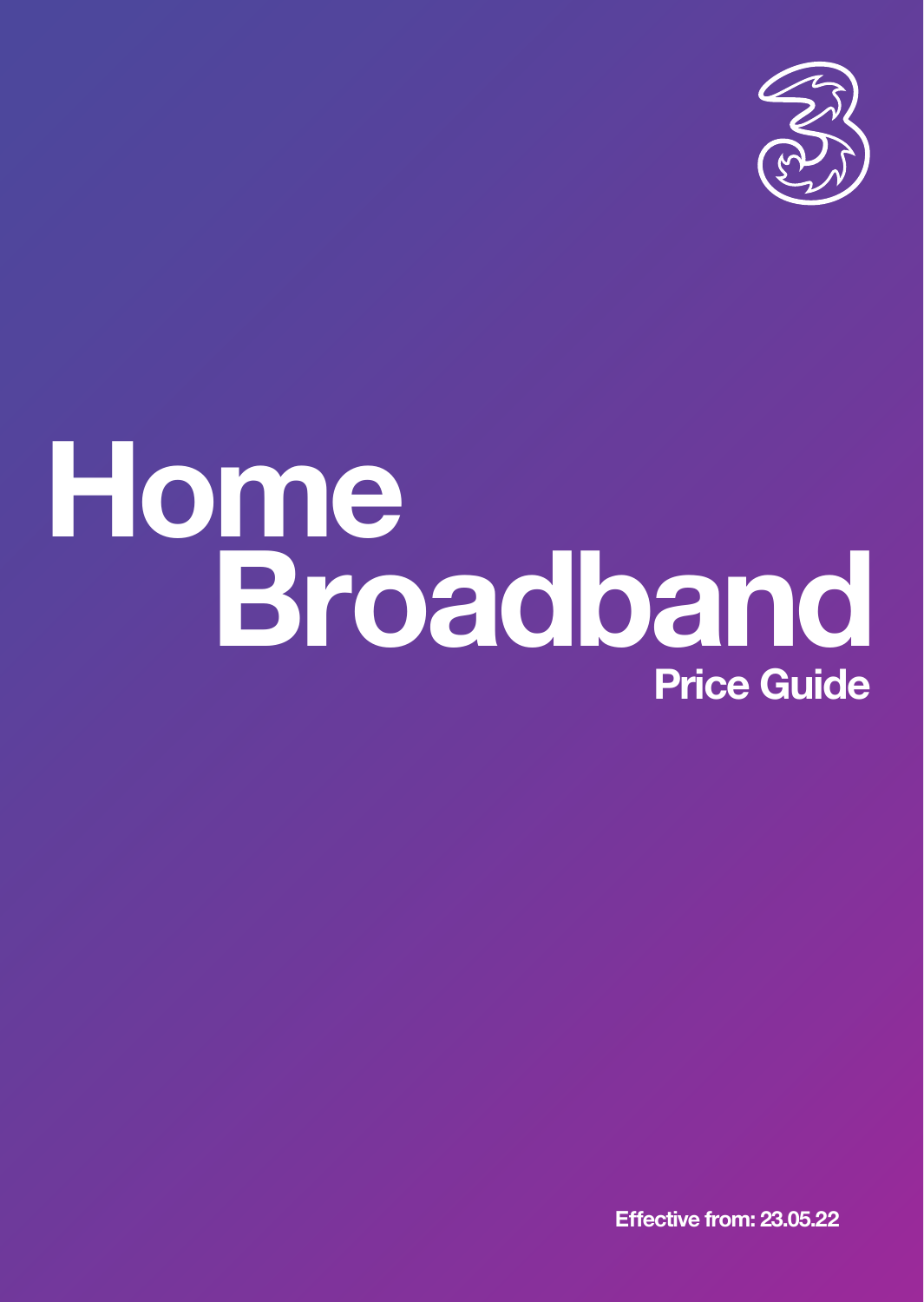# **Contents**

#### **Three Customer Services**

Hutchison 3G UK Ltd, PO Box 333, Glasgow G2 9AG

© from 2021 Hutchison 3G UK Limited. A member of CK Hutchison Holdings. Registered office: 450 Longwater Avenue, Green Park, Reading, Berkshire, RG2 6GF.

Published by Hutchison 3G UK Limited, trading as Three. All rights in this publication are reserved and no part may be reproduced without the prior written permission of the publisher. '3' and its related images, logos and names used in this publication are trademarks of the CK Hutchison Holdings group of companies. The contents of this publication are believed to be correct at the time of going to press, but any information, products or services mentioned may be modified, supplemented or withdrawn.

The provision of any products and services by Hutchison 3G UK Limited is subject to Three's customer Terms for Service (available at **<Three.co.uk/terms>**).

The customer terms will take precedence if there is any discrepancy with this publication. In the event of a discrepancy between this publication and information provided on **<Three.co.uk>**, other than the customer Terms for Service, this publication will take precedence.

# **About this Price Guide**

This Price Guide defines the prices of our Home Broadband services, details of which can be found at **<three.co.uk/store/broadband/home-broadband>** if you joined or upgraded on Three from 1 October 2021.

This Price Guide is effective from the date of publication. In the event of a<br>difference between this Price Guide and the information published elsewhere, other than the customer terms, this Price Guide will take precedence.

Our customer terms may be found online at <three.co.uk/terms-conditions>

All prices in this Price Guide Prices include VAT, where applicable.

## **How to contact us**

You can contact Three Customer Services by Live chat (available 24 hours each day), through either our website or our Three UK app.

If you would like a copy of this Price Guide in an alternative format (eg Braille or large print) please contact Three Customer Services or call our Accessibility<br>Services team on 0333 338 1012 between 9am and 6.30pm Monday to Friday.

For more information on Three's accessibility services please see **<three.co.uk/accessibility>**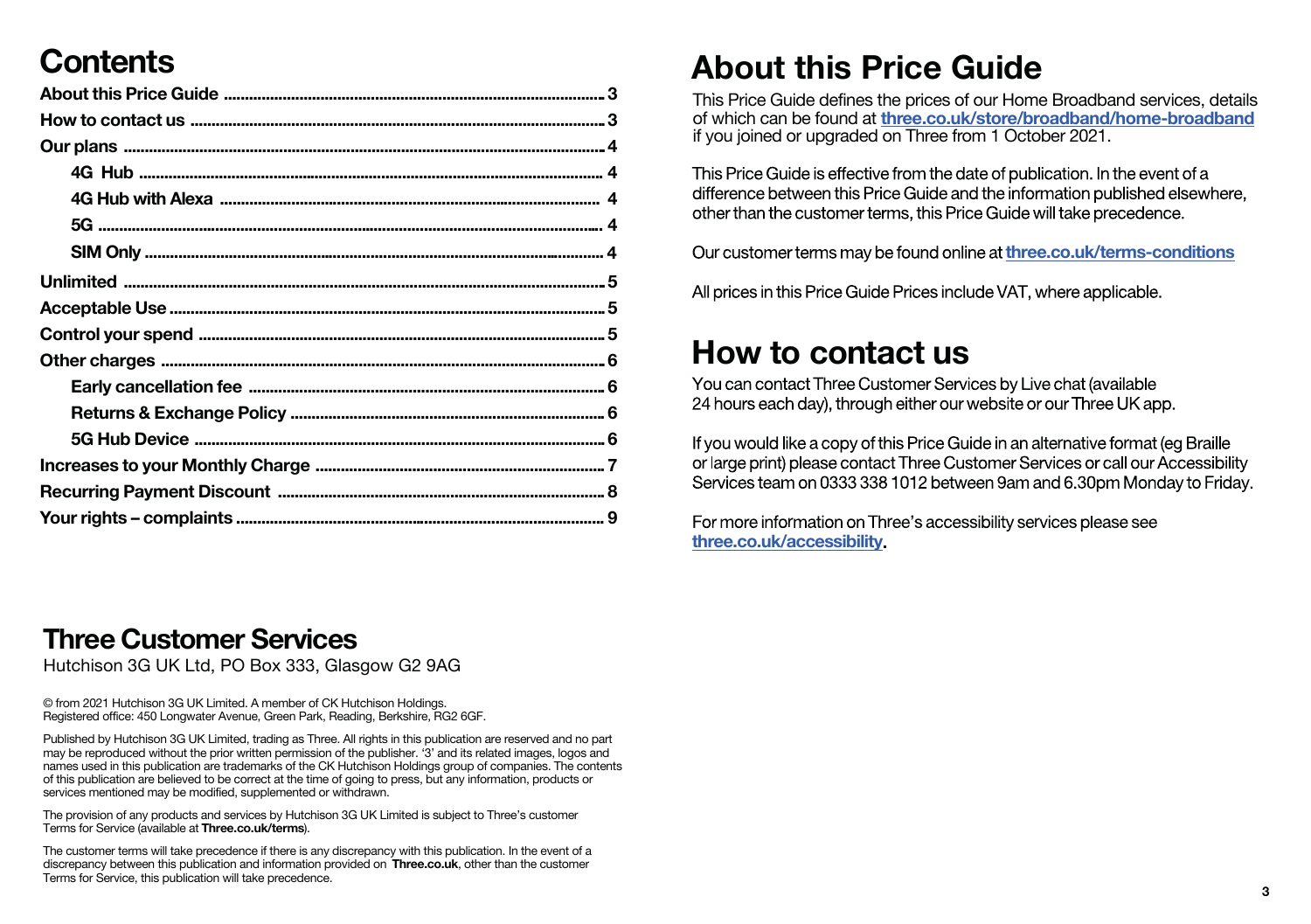#### **Our plans**

With our pay monthly plans you're in control. Once you've chosen your hub, you can then choose how much you want to pay upfront and how long your contract will last.Your contract will last a minimum of 1 month, and you'll need to give us 30 days' notice toend this.

# **4G Hub**

| <b>Name</b>                     | <b>Duration</b> | Price | <b>Upfront Cost</b> | Data      |
|---------------------------------|-----------------|-------|---------------------|-----------|
| <b>Unlimited Home Broadband</b> | 1 month         | £30   | £29                 |           |
| <b>Unlimited Home Broadband</b> | 12 month        | £27   | f29                 | Unlimited |
| <b>Unlimited Home Broadband</b> | 24 month        | £22   | ۴N                  |           |

# **4G Hub with Alexa**

| <b>Name</b>                     | <b>Duration</b> | Price | <b>Upfront Cost</b> | Data |
|---------------------------------|-----------------|-------|---------------------|------|
| <b>Unlimited Home Broadband</b> | 1 month         | £30   | £29                 | о    |
| <b>Unlimited Home Broadband</b> | 12 month        | £27   | £29                 |      |
| <b>Unlimited Home Broadband</b> | 24 month        | £22   | £O                  |      |

# **5G**

| <b>Name</b>              | <b>Duration</b> | <b>Price</b> | <b>Upfront Cost</b> | Data |
|--------------------------|-----------------|--------------|---------------------|------|
| Unlimited Home Broadband | 12 month        | £34          | £O                  | TO   |
| Unlimited Home Broadband | 24 month        | £29          | £O                  |      |

 $\overline{\mathbf{5}}$ 

# **SIM Only**

| <b>Name</b>                     | <b>Duration</b> | <b>Price</b> | <b>Upfront Cost</b> | <b>Data</b> |
|---------------------------------|-----------------|--------------|---------------------|-------------|
| <b>Unlimited Home Broadband</b> | 1 month         | £35          | £O                  |             |
| <b>Unlimited Home Broadband</b> | 12 month        | £27          | £O                  |             |
| <b>Unlimited Home Broadband</b> | 24 month        | £22          | £O                  |             |

# **Unlimited**

With Unlimited data as part of your plan there are no hidden caps or limits when using your device within the UK. Unlimited data should give you all the access to the internet you would normally need without worrying about hefty bills, so you can use our service to your heart's content.

# **Acceptable Use**

The Three Home Broadband Service is a domestic service and roaming will not apply. We are supplying you with indoor Equipment for use in your home. Should you roam with your Equipment you will be charged in line with our current Mobile Broadband Price Guide (available at**<three.co.uk/priceguide>**). We reserve the right to apply a surcharge and/or suspend your account in line with our fair use policy and in case of abusive use. Our fair use policies apply – see **<three.co.uk/go-roam>**

# **Control your spend**

On all our Home Broadband plans featured in this Price Guide you have the ability to control your spend if you're worried about incurring additional costs.

We ask all new and upgrading customers at point of sale if they want to set a spend cap on their monthly bills which applies to all outside of allowance charges in the UK and whilst roaming, including the daily roaming charge in Go Roam destinations (link to **[three.co.uk/Go-Roam](three.co.uk/go-roam)**).

You can set up or change your spend cap with us at anytime – just log into your My3 account. Then under Allowance and Price Plan, select Control Your Spending.

Please note: If you put your SIM in a device that can also make and receive calls and texts, you will be charged for any calls made or texts in line with our current Mobile Broadband Price Guide (available at **<three.co.uk/priceguide>**). This is because these are always outside of your Unlimited Home Broadband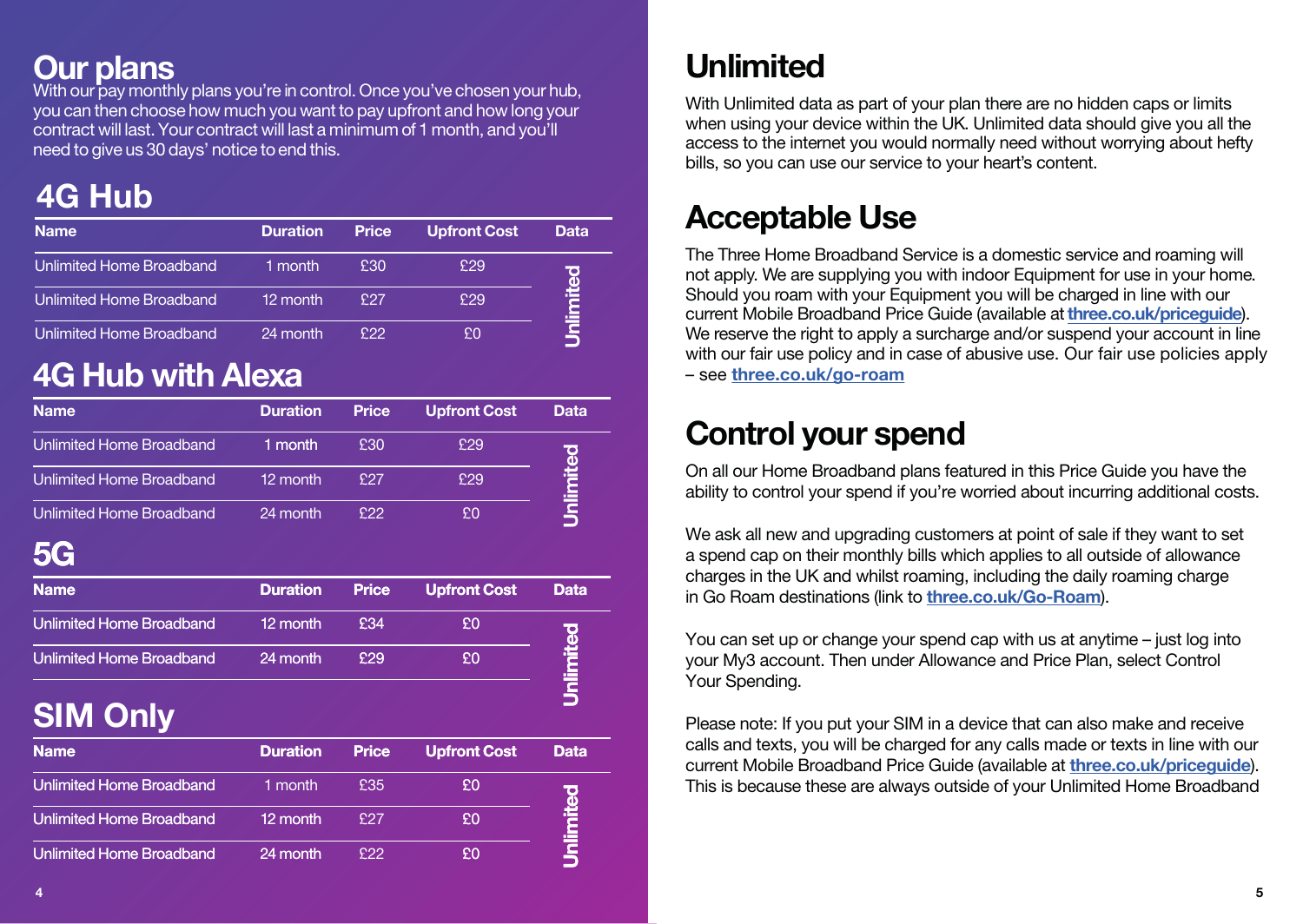## **Other charges**

#### **Early cancellation fee**

We hope you don't want to leave us but if you do decide we're not right for you before your contract ends, we will charge you a fee for leaving us early.

The Cancellation fee will be calculated as a lump sum equivalent to the total of the Monthly Charges remaining during the Minimum Term of your agreement less a variable discount, currently 3%. We reserve the right to vary the amount of the percentage from time to time. See calculation example below.

| <b>Cancellation fee calculation example</b>                          |                                     |
|----------------------------------------------------------------------|-------------------------------------|
| <b>Monthly Charge</b>                                                | £25                                 |
| <b>Total of Monthly charges remaining</b><br>during the Minimum Term | $$25 \times 6$ months = $$150$      |
| Less discount of 3%                                                  | £150 - £4.50 (3% of £150) = £145.50 |
| <b>Cancellation fee</b>                                              | £145.50                             |

## **Final Bill Refunds**

When you cancel your account, you won't be able to view your bills on My3 or the Three App, so we'll send you your final bill by post. If your account is in credit when it closes, you may be owed a refund. Any refund owed to you over 50p, will be refunded within 14 days of your final bill. This refund will be sent to the bank account linked to your Three account. If you settle your monthly bill by card payment, any refund owed to you will be refunded directly to your card. If your refund is less than 50p, a refund can be arranged by calling 0333 338 1003, or by using our Live Chat service. If we cannot refund your credit and it remains unclaimed for a period of 6 months, Three will donate this credit to our charity partner. Please note, not all types of credit are eligible for a refund. To find out more about our terms and conditions on refunds, please visit **<three.co.uk/terms-conditions>**

## **Returns & Exchange Policy**

If you return your hub used or damaged under our returns policy, we will charge you a fee based on the particular make and model. We may also charge for used, damaged or missing accessories.

Full details of our Returns and Exchanges Policy can be found at: **[three.co.uk/support/device\\_support/returns](three.co.uk/support/device_support/returns)**

# **5G Hub Device**

If you decide to leave you must return your 5G Hub to us under our Terms & Conditions. If you don't return the hub a charge will be placed on your account. Full details of our Returns and Exchanges Policy can be found at: **[three.co.uk/support/device\\_support/returns](three.co.uk/support/device_support/returns)**

#### **Increases to your Monthly Charge**

The Monthly Charge for your package is the minimum price you agree to pay us for Three Services provided to you under your agreement, for the Minimum Term. Each April, your Monthly Charge will increase by 4.5%. For example:

| <b>Monthly Charge</b><br>until March 2023 | <b>Monthly Charge</b><br>from April 2023<br>to March 2024                          | <b>Monthly Charge</b><br>from April 2024<br>to March 2025     |
|-------------------------------------------|------------------------------------------------------------------------------------|---------------------------------------------------------------|
| Price A                                   |                                                                                    | Price A plus $4.5\%$ = Price B Price B plus $4.5\%$ = Price C |
| is $£30$                                  | We've set out an example below, showing how this would work if your Monthly Charge |                                                               |
| £30.00                                    | $£30.00 + £1.35$<br>(4.5% of £30.00)<br>$=$ £31.35                                 | $£31.35 + £1.41$<br>(4.5% of £31.35)<br>$=$ £32.76            |

This annual price change applies if you joined or upgraded on or after 29 October 2020. If you joined or upgraded before 29 October 2020 your Monthly Charge will increase each May by an amount up to the January Retail Price Index rate (published each February). See our Terms for Three Services for more information: **<three.co.uk/terms>**